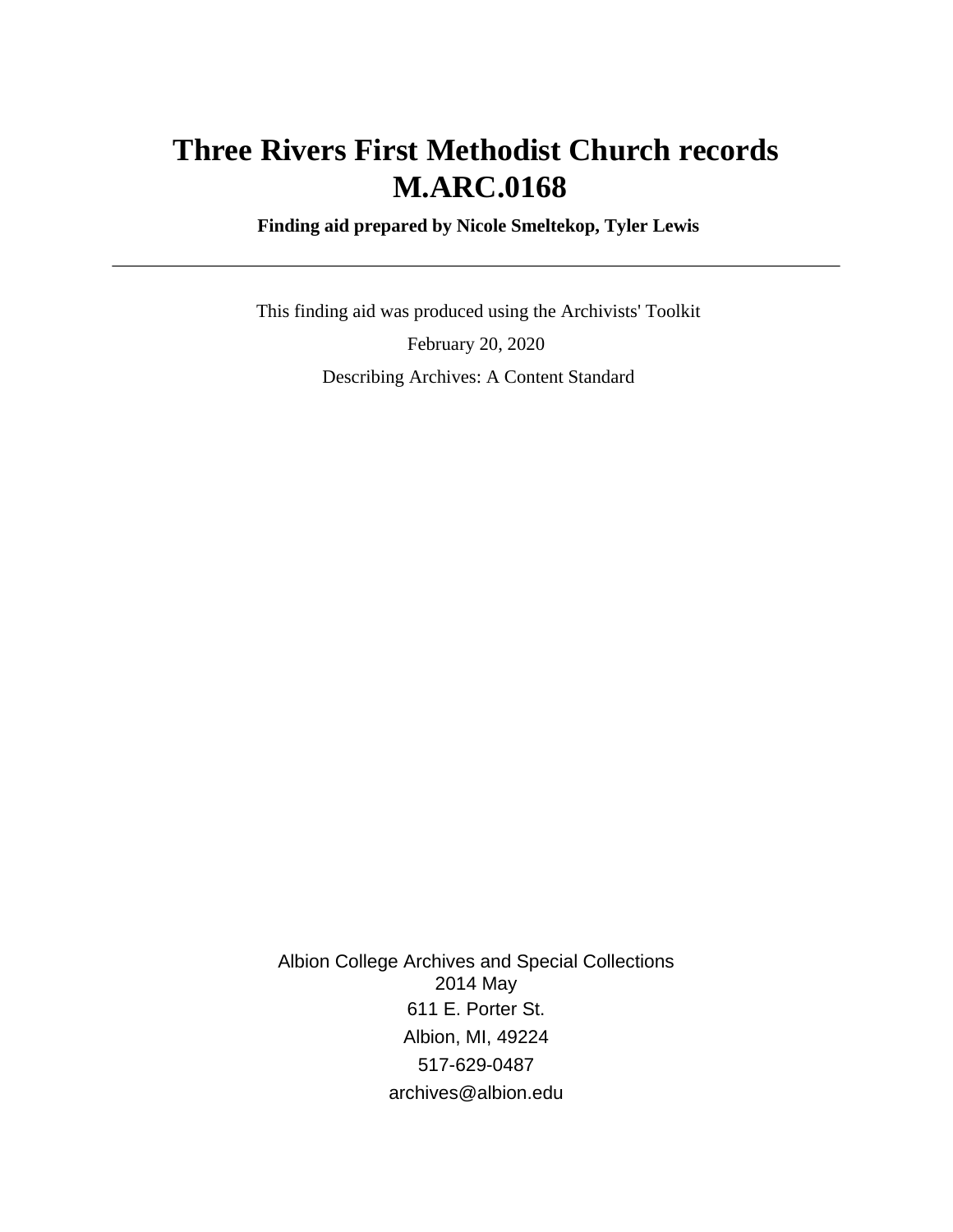# **Table of Contents**

 $\overline{\phantom{a}}$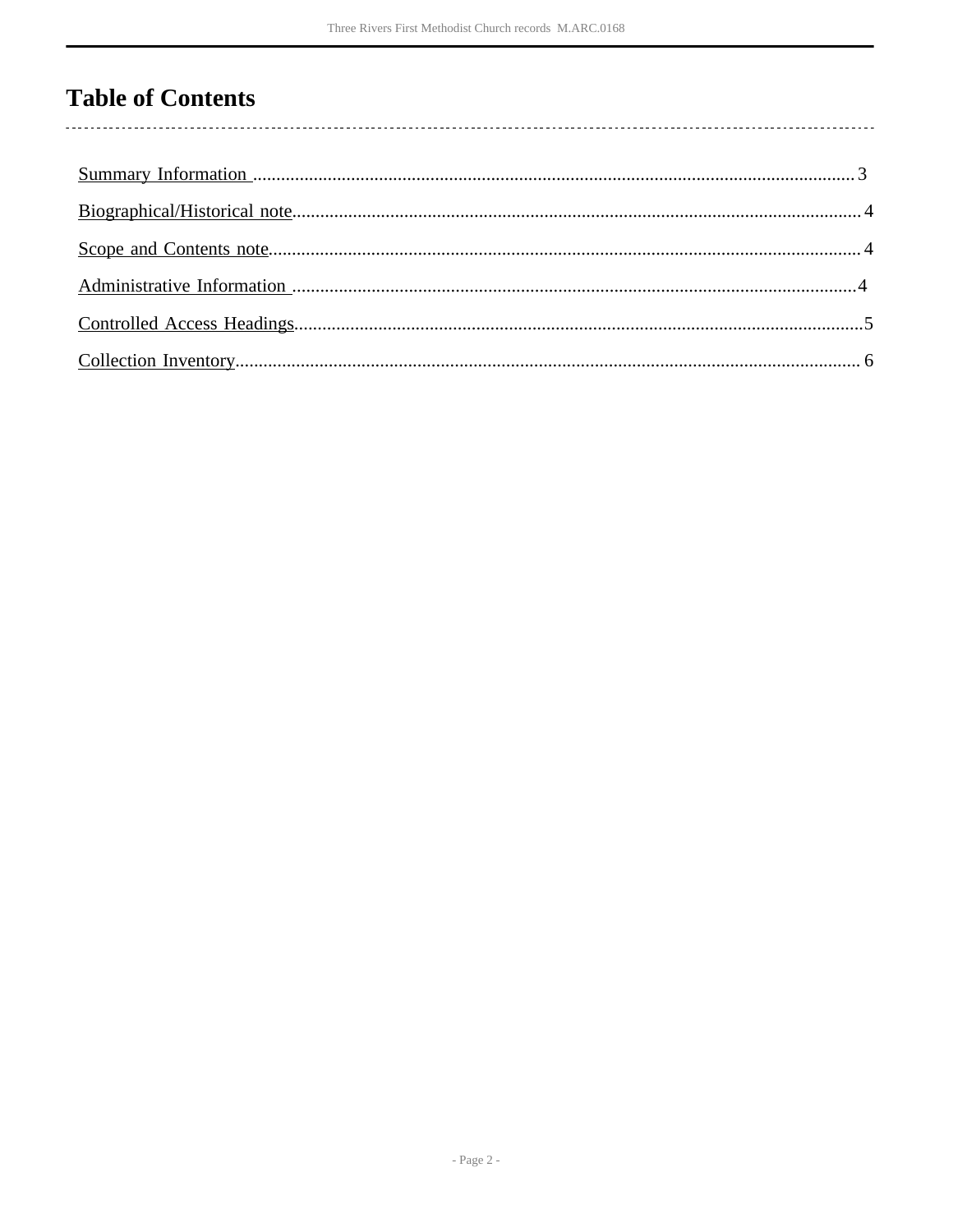## <span id="page-2-0"></span>**Summary Information**

| <b>Repository</b>                                             | Albion College Archives and Special Collections |  |  |  |  |
|---------------------------------------------------------------|-------------------------------------------------|--|--|--|--|
| <b>Title</b>                                                  | Three Rivers First Methodist Church records     |  |  |  |  |
| Date [bulk]                                                   | Bulk, 1962-1975                                 |  |  |  |  |
| Date [inclusive]                                              | 1877-1985                                       |  |  |  |  |
| <b>Extent</b>                                                 | 0.25 Linear feet 1 halfsize hollinger box       |  |  |  |  |
| Language                                                      | English                                         |  |  |  |  |
| <b>Language of Materials note</b> The material is in English. |                                                 |  |  |  |  |

**Abstract** The **Three Rivers First United Methodist Church** started out as a church class in 1833. After outgrowing a few locations, Three Rivers First United Methodist Church built a more permanent building in 1865. An addition was made to that structure in 1967. The Three Rivers First Methodist Church records contains Annual Reports, documents from the building project, church histories, clippings, and publications. The materials range from 1877-1985, with the bulk of the materials ranging from 1962-1975. The records are arranged alphabetically.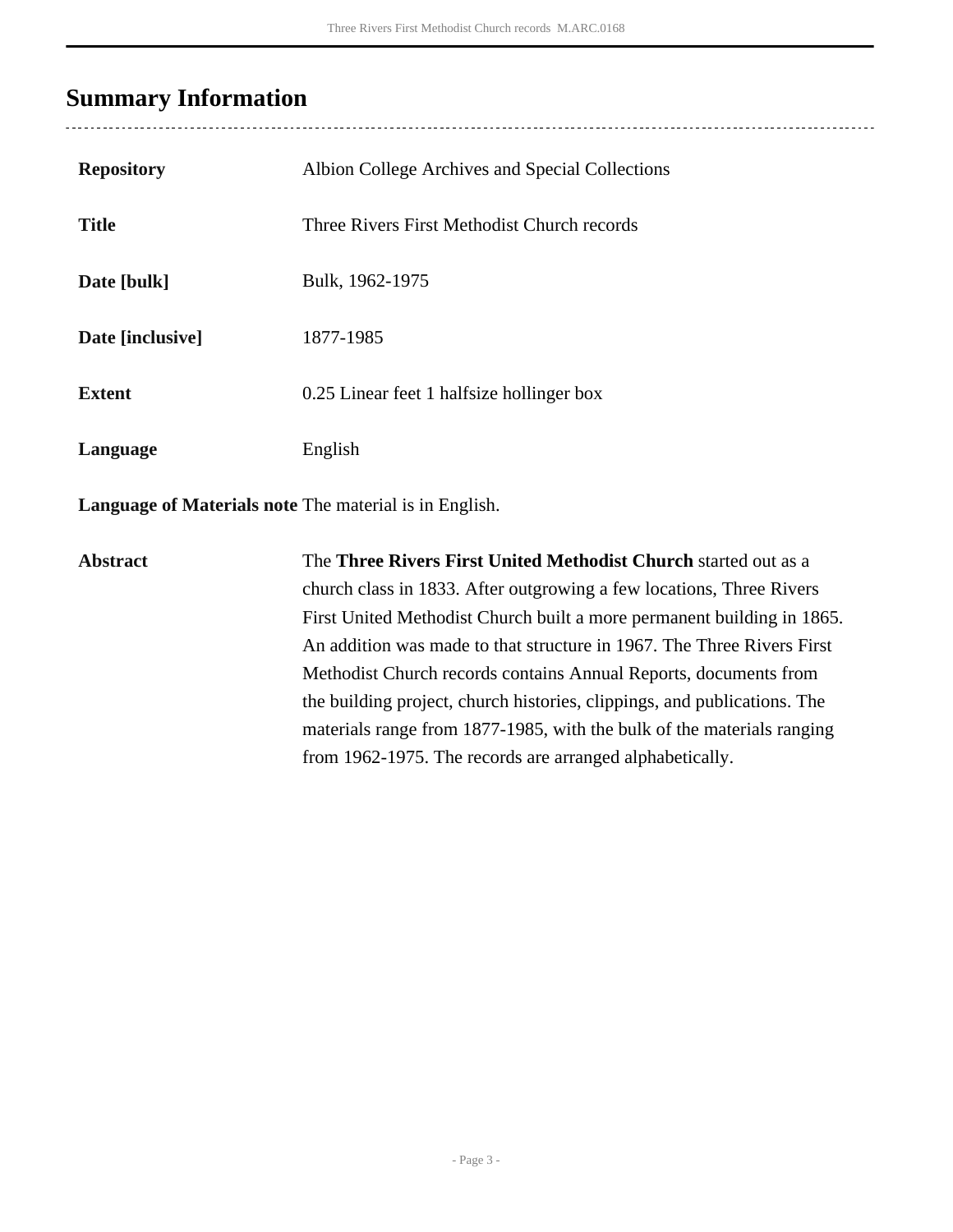## <span id="page-3-0"></span>**Biographical/Historical note**

The **Three Rivers First United Methodist Church** was first organized in 1836. The church originally started out as a class in 1833. Within fifteen years they outgrew the house that the class was in and the schoolhouse that it had subsequently been moved to. In 1847 they made a new building which they outgrew within 20 years. In 1865 they opened a new building, which is a part of the current church. In 1966 the Three Rivers First United Methodist Church expanded its building to the current size. As of February of 2020, the church is still in operation.

### <span id="page-3-1"></span>**Scope and Contents note**

The **Three Rivers First United Methodist Church records** consists of annual reports, newspaper clippings, church histories, publications, and records on their building project. Materials date from 1877-1985. The bulk of the materials date from 1962-1975. The collection is arranged alphabetically.

### <span id="page-3-2"></span>**Administrative Information**

#### **Publication Information**

Albion College Archives and Special Collections 2014 May

#### **Revision Description**

2020 February 20

#### **Conditions Governing Access note**

This collection is open for research.

#### **Conditions Governing Use note**

The literary rights to this collection are assumed to rest with the person(s) responsible for the production of the particular items within the collection, or with their heirs or assigns. Researchers bear full legal responsibility for acquisition to publish from any part of said collection per Title 17, United States Code.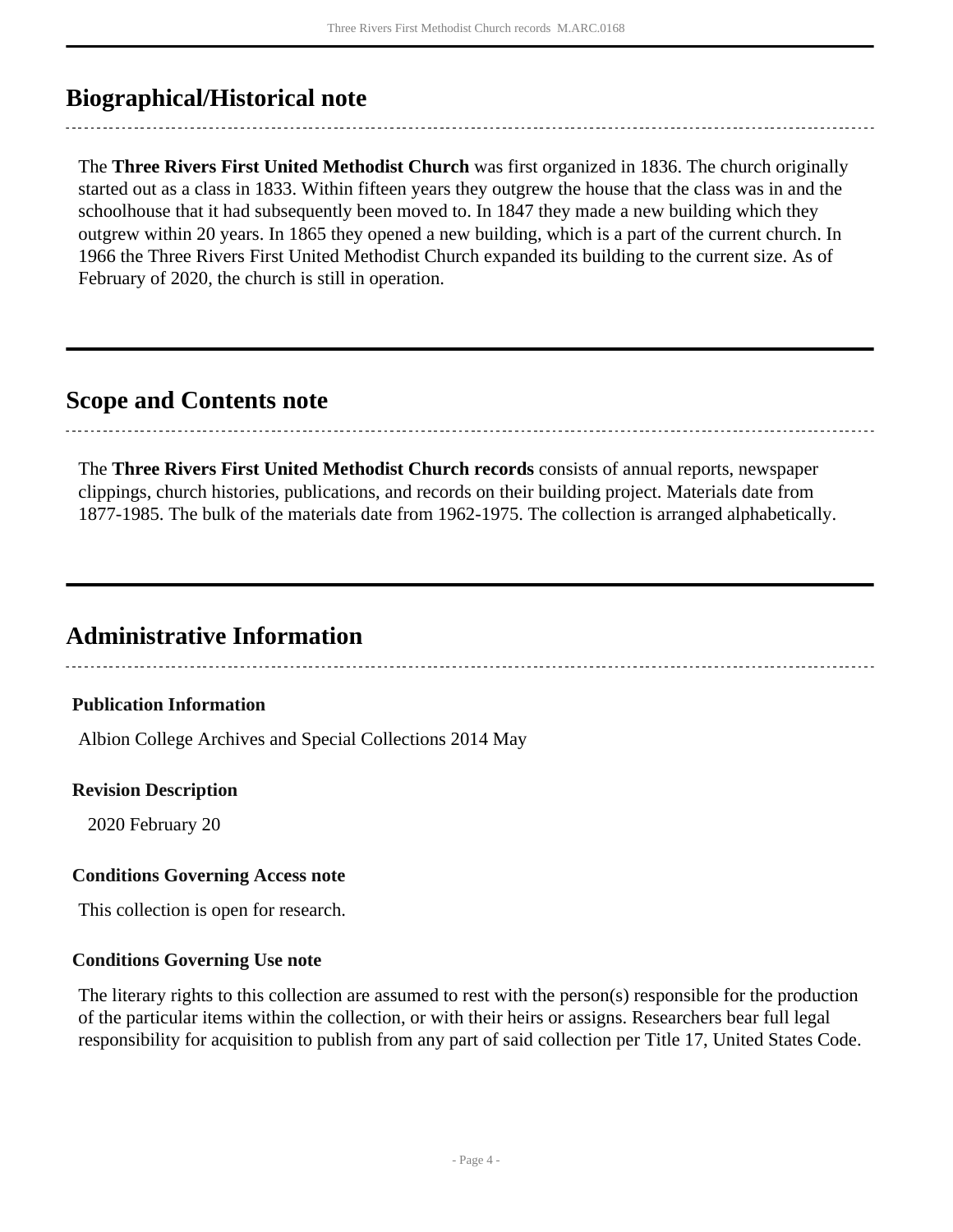The Albion College Archives and Special Collections Department may reserve the right to intervene as intermediary at its own discretion.

#### **Immediate Source of Acquisition note**

Source of acquisition unknown.

## <span id="page-4-0"></span>**Controlled Access Headings**

 $\overline{\phantom{a}}$ 

**Subject(s)**

- Church
- Religion
- Three Rivers First Methodist Church